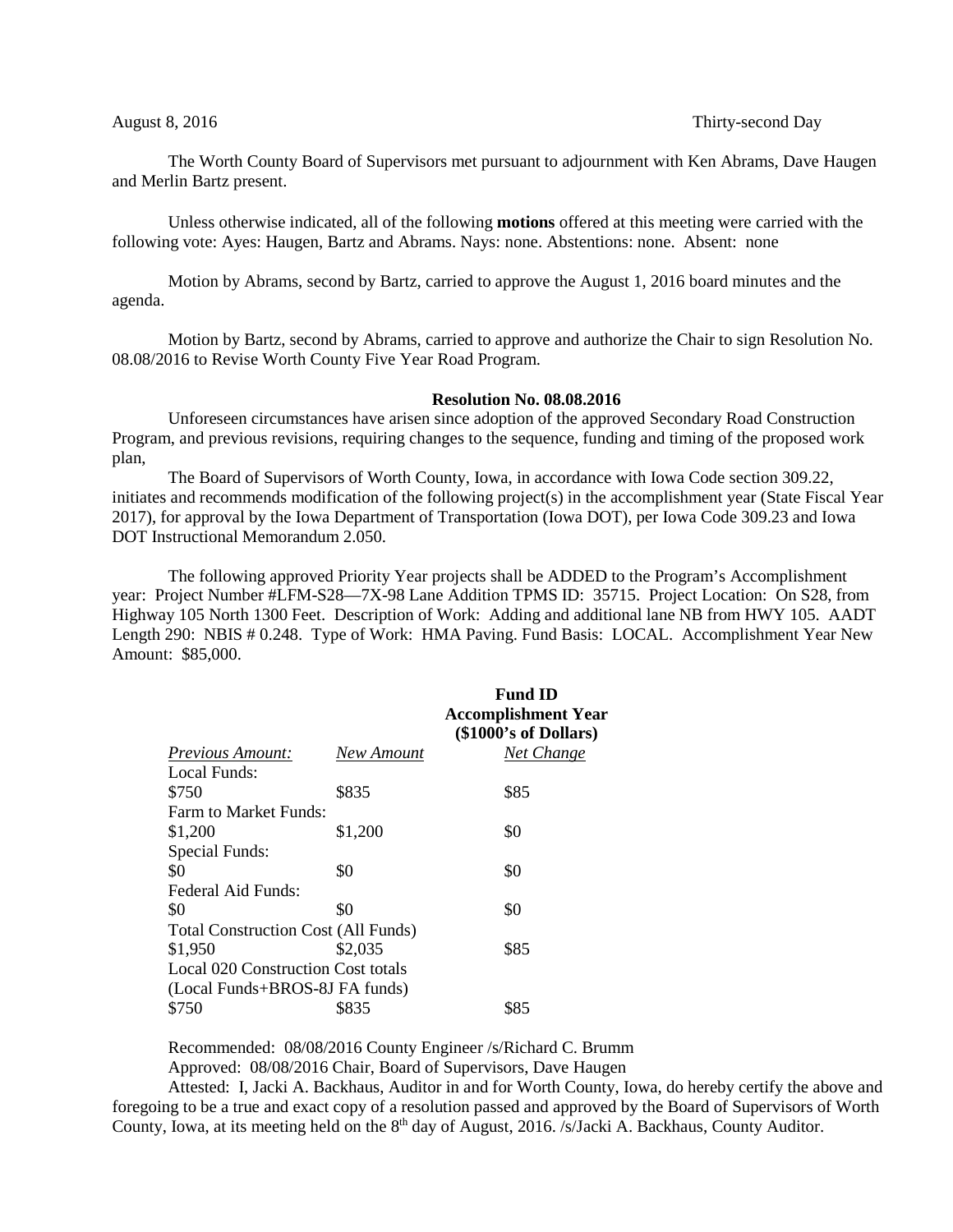Motion by Abrams, second by Bartz, carried to approve the sheriff's monthly report.

The following claims were approved:

| A & I Auto Body Inc               | Service-Eng                     | 599.55    |
|-----------------------------------|---------------------------------|-----------|
| AT & T                            | Service-E911                    | 35.19     |
| Ag Power Enterprises Inc          | Parts-Eng                       | 48.24     |
| Agri Sales & Bldg Supply Inc      | Service-Eng                     | 40.00     |
| Agvantage Fs Inc                  | Fuel-Gsr                        | 12.84     |
| <b>Alliant Energy</b>             | Service-Gsr                     | 4,732.68  |
| Ameripride Services Inc           | Service-Gsr                     | 41.60     |
| Aramark                           | Service-Eng                     | 289.11    |
| <b>Bcn</b> Telecom                | Service-Gsr                     | 91.03     |
| Bell's Fire Stop Inc              | Service-Gsr & Shf               | 184.00    |
| <b>Black Hills Energy Inc</b>     | Service-Eng                     | 73.64     |
| <b>Bmc Aggregates Lc</b>          | Rock-Eng                        | 54,471.36 |
| <b>Brush Point Cemetery Assn</b>  | Appro-Vaf                       | 186.00    |
| <b>Businessware Solutions Inc</b> | Service-Dap                     | 32.58     |
| Candila Schickel                  | Service-Juj                     | 186.00    |
| <b>Card Center</b>                | Supplies-Dap                    | 473.06    |
| Carquest Auto Parts Inc           | Parts-Eng                       | 722.62    |
| Cellebrite Inc                    | Service-Dap                     | 3,098.99  |
| <b>Centec Cast Metal Products</b> | Supplies-Vaf                    | 830.11    |
| Centurylink                       | Service-Eng                     | 49.18     |
| City Of Joice                     | Service-Eng                     | 82.05     |
| City Of Manly                     | Service-Eng                     | 47.39     |
| City Of Northwood                 | Service-Gsr                     | 233.20    |
| <b>Compass Business Solutions</b> | Supplies-Aud                    | 46.46     |
|                                   | Service-Soc                     | 4,000.00  |
| <b>Conner Colonial Chapel</b>     |                                 | 1,296.00  |
| Cti Technology                    | Service-Dap<br>Service-Shf      | 137.50    |
| <b>Culligan Of Mason City</b>     | Service-Vaf                     |           |
| Dataspec Inc                      |                                 | 399.00    |
| Dave Syverson Inc                 | Parts-Eng                       | 87.13     |
| David Haugen                      | Mileage-Sup                     | 35.00     |
| Deano's Road Dust Control         | Service-Eng                     | 162.00    |
| Dedra Harris                      | Edu-Aud                         | 342.75    |
| Dennis Bartz                      | Reimb Exp-Gsr                   | 1,016.52  |
| Dick's Place Body & Tow           | Service-Eng                     | 300.00    |
| <b>Edie Prazak</b>                | Mileage-Phd                     | 197.50    |
| <b>Electronic Engineering</b>     | Equip-Shf                       | 4,850.10  |
| Falkstone Llc                     | Rock-Eng                        | 97,966.07 |
| <b>Fallgatter's Market</b>        | Supplies-Vaf                    | 50.00     |
| Farm & Home Publishers, Ltd       | Service-Gsr                     | 1,650.00  |
| Fertile Pronto                    | Fuel-Eng                        | 49.99     |
| Five Star Cooperative             | Supplies-Eng                    | 23.56     |
| Greve Law Office                  | <b>Rent Exp-Aty</b>             | 5,334.50  |
| Helgeson Drainage Inc.            | Dd 6 Lat 3 Investigating Issues | 120.00    |
| Hovey's Lawn & Garden             | Service-Con                     | 740.00    |
| Huber Supply Co Inc               | Service-Eng                     | 152.50    |
| Ia Dept Of Natural Resources      | Fy17 Fees-Wwt                   | 340.00    |
| Ia Dept Of Public Safety          | Service-Shf                     | 1,788.00  |
| Imwca                             | Wk Comp Prem-Ins                | 5,795.00  |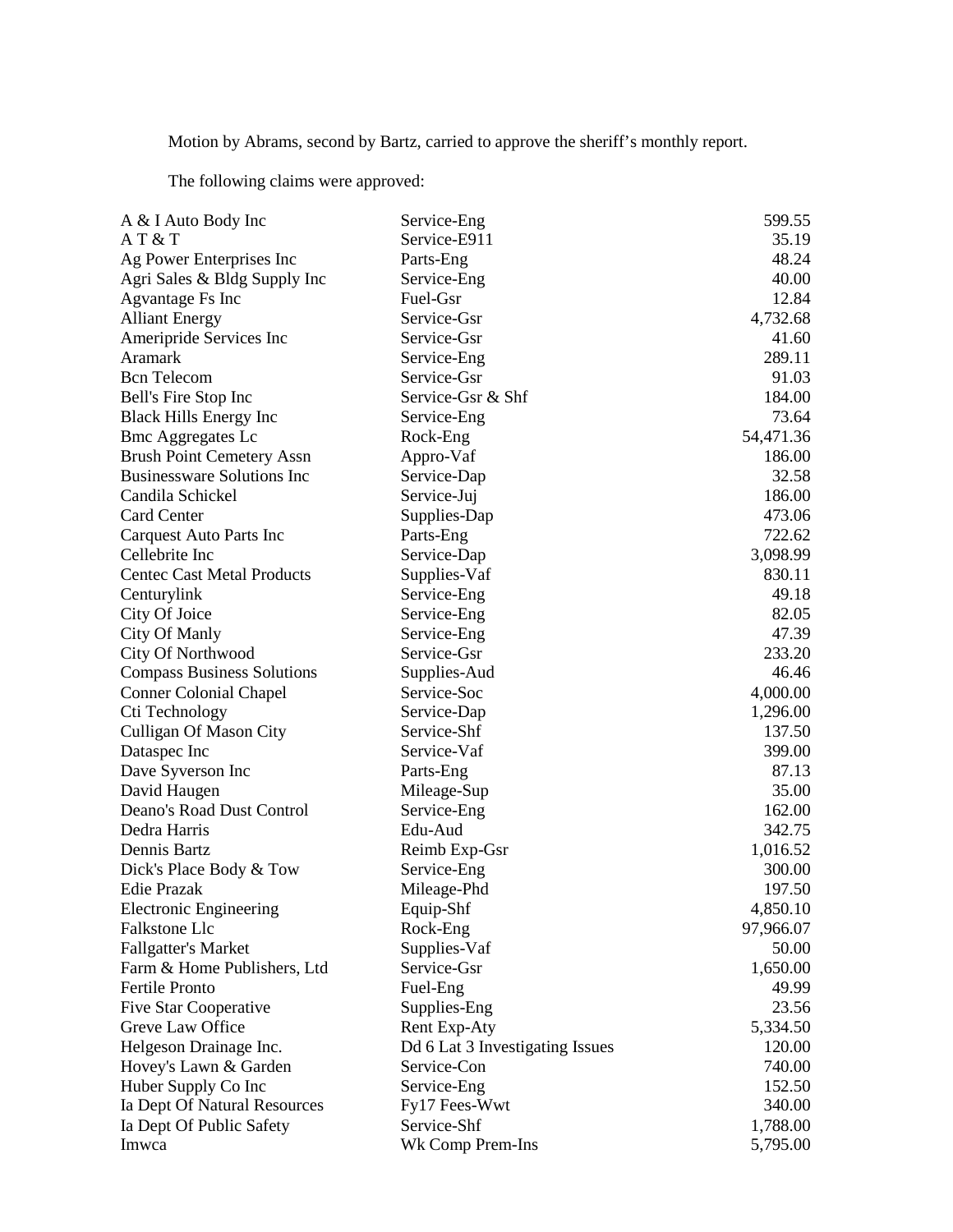| <b>Interstate Batteries</b>        | Supplies-Eng         |                    | 167.80     |
|------------------------------------|----------------------|--------------------|------------|
| J & J Machining Welding & Fabr     | Supplies-Eng         |                    | 238.68     |
| Joel Rohne                         | Mileage-It/Gis       |                    | 270.00     |
| John F. Frasco, Dds                | Service-Mex          |                    | 1,170.00   |
| John Rasmussen                     | Well Rehab-San       |                    | 1,000.00   |
| <b>Josh Cunningham</b>             | Service-Shf          |                    | 50.00      |
| Justin Hoeft                       | Service-Shf          |                    | 50.00      |
| <b>Knudtson Automotive Service</b> | Service-Shf          |                    | 65.51      |
| L R Falk Const Co                  | Rock-Eng             |                    | 105,131.27 |
| Larsen Plumbing & Heating Inc      | Service & Equip-Cap  |                    | 11,654.34  |
| Lexisnexis                         | Service-Aty          |                    | 147.00     |
| Lynn Butler                        | Reimb-Eng            |                    | 150.00     |
| Mail Services Llc                  | Service-Trs          |                    | 563.03     |
| Manly Junction Signal              | Service-Trs          |                    | 1,051.60   |
| Marco Technologies Llc             | Service-Asr          |                    | 198.54     |
| Margie Butler                      | Mileage-Shf          |                    | 135.00     |
| Mark's Tractor Inc                 | Service-Eng          |                    | 3,726.63   |
| Martin Marietta Materials Inc      | Rock-Eng             |                    | 5,075.22   |
| Mediacom                           | Service-Gsr          |                    | 1,555.72   |
| Medline Industries Inc.            | Supplies-Phd         |                    | 376.29     |
| Menards Inc                        | Supplies-Ema         |                    | 15.67      |
| Napa Auto Parts                    | Supplies-Eng         |                    | 259.40     |
| Northwood Sanitation Llc           | Service-Gsr          |                    | 181.50     |
| Northwood True Value               | Project-Cap          |                    | 21.48      |
| Nuss Truck & Equipment             | Service-Eng          |                    | 1,211.87   |
| Olsen Implement Inc                | Parts-Eng            |                    | 119.00     |
| <b>Olson Trading Post Inc</b>      | Equip & Supplies-Eng |                    | 1,638.82   |
| Pictometry International Corp      | Service-Dap          |                    | 30,351.61  |
| <b>Pitney Bowes Global</b>         | Service-Dap          |                    | 352.68     |
| <b>Premier Cleaners</b>            | Service-Shf          |                    | 11.81      |
| Printing Services Inc              | Supplies-Rec         |                    | 288.94     |
| <b>Purchase Power</b>              | Postage-Trs          |                    | 2,131.95   |
| <b>Ram Systems</b>                 | Service-Phd          |                    | 695.00     |
| Reinhart Food Service Llc          | Supplies-Shf         |                    | 237.76     |
| Shred Right                        | Service-Gsr          |                    | 36.40      |
| Spahn & Rose Lumber Co             | Supplies-Ema         |                    | 23.39      |
| <b>Staples Credit Plan</b>         | Supplies-Aud & Dap   |                    | 68.95      |
| Stephens-Peck Inc                  | Service-Trs          |                    | 85.00      |
| Teresa Johnson                     | Mileage-Phd          |                    | 45.00      |
| <b>U S Postal Service</b>          | Postage-Shf          |                    | 188.00     |
| Vanguard Appraisals Inc            | Service-Asr          |                    | 675.00     |
| Ver Helst Snyder Drug              | Supplies-Vaf         |                    | 5.09       |
| <b>Verizon Wireless</b>            | Service-Shf          |                    | 1,341.83   |
| <b>Waste Management</b>            | Service-Sdp          |                    | 2,997.08   |
| Wellmark Inc                       | Flex Fees-Ndp        |                    | 857.80     |
| Western Petroleum Company          | Supplies-Eng         |                    | 3,721.62   |
| Winnebago Coop Telephone Assn      | Service-Gsr          |                    | 626.61     |
| Worth County Sheriff               | Service-Juj          |                    | 86.97      |
|                                    |                      | <b>Grand Total</b> | 374,492.86 |